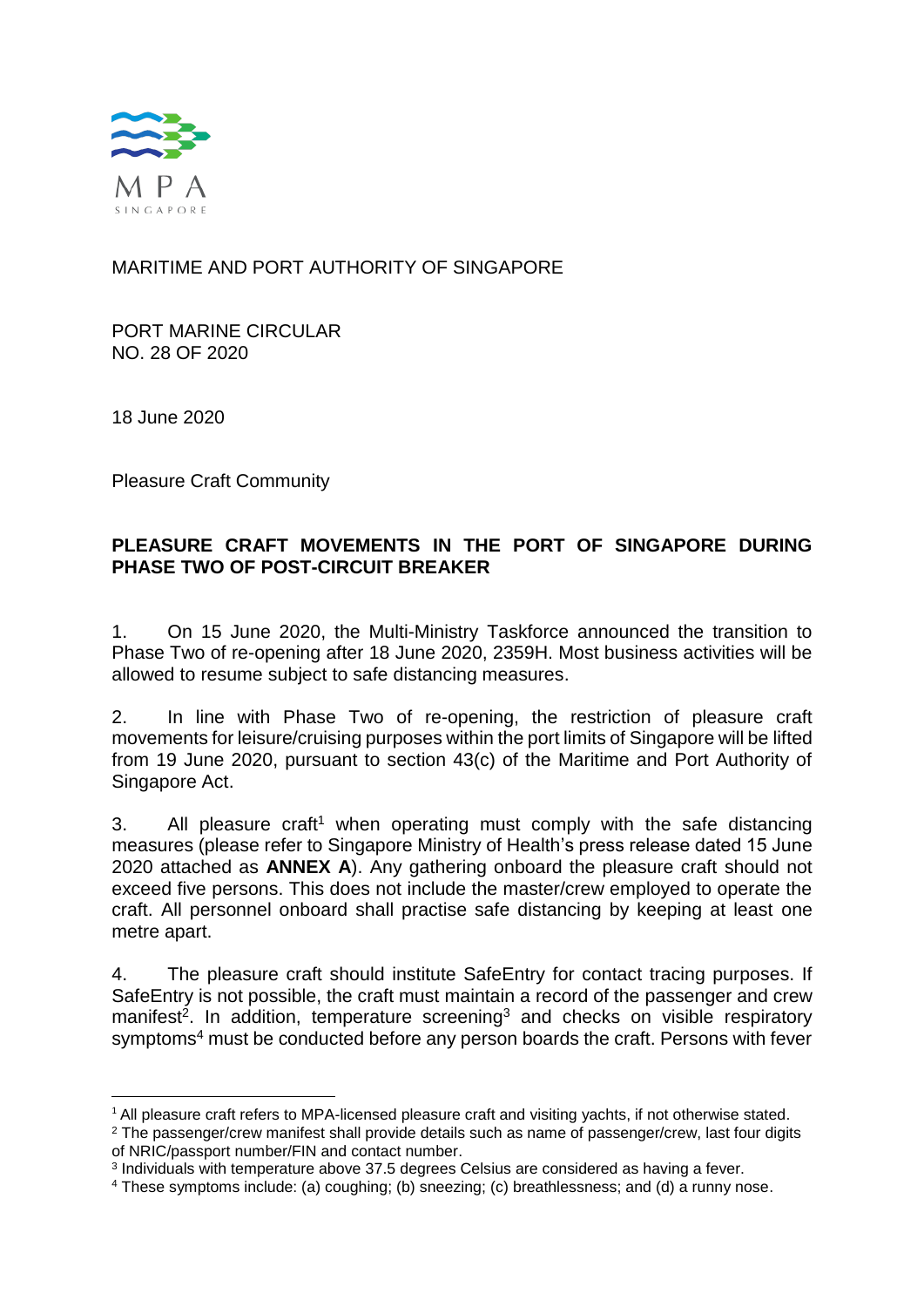and/or who appear unwell should not board the craft and should seek medical attention immediately.

5. Pleasure craft licensed for commercial use (prefix SZH) operating dining cruises are required to comply with the measures for Food & Beverage Establishments, where applicable (please refer to **ANNEX B**).

6. Social responsibility is critical in slowing the transmission of the virus. We urge everyone to uphold good personal hygiene and safe distancing measures such as washing hands regularly, wearing a mask when leaving the house, avoid outdoor activities if feeling unwell and see a doctor to prevent any potential transmission of illness to others. The SafeEntry should be used when required and one should check in and out using the TraceTogether application. Seniors who are especially vulnerable, should continue to exercise caution and stay at home as much as possible. More details on the safety measures to be taken can be found at (https://www.gov.sg/article/moving-into-phase-2-what-activities-can-resume)

7. For clarifications, please write to Duty Officer, Marine Safety Control Centre, email: pms@mpa.gov.sg or contact Tel: +65 6325 2488/9.

8. We thank the pleasure craft community for their support, and remind all to remain disciplined and vigilant to achieve COVID-safe Singapore.

CAPT KEVIN WONG PORT MASTER MARITIME AND PORT AUTHORITY OF SINGAPORE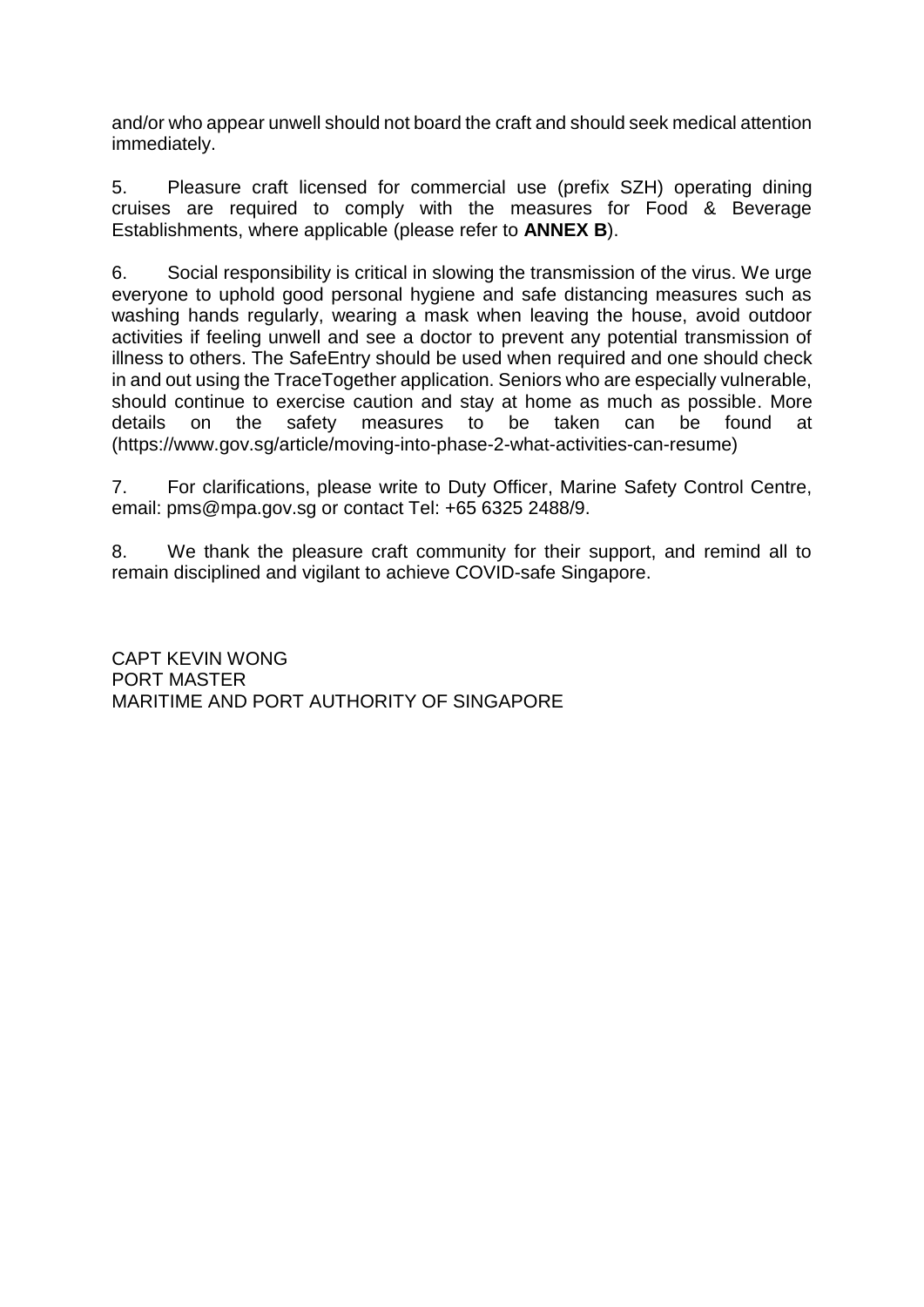#### **MOH'S PRESS RELEASE ON MOVING INTO PHASE TWO OF RE-OPENING, DATED 15 JUNE 2020**





The Multi-Ministry Taskforce has assessed the situation and decided to start Phase Two after 18 June 2020, 2359 hours. Community infection rates have remained generally stable despite the increase in workplace activity in Phase One of reopening. The incidence of cases in migrant worker dormitories has also declined, and there are no new large clusters emerging.

2. In this next phase, our goal is to ensure that efforts taken during the circuit breaker period and Phase One of reopening are sustained. By limiting close contact among individuals, while maintaining hygiene and safe management principles, we will be able to resume more activities without substantially raising the risk of new clusters of infections.

#### **Approach for Phase Two**

3. Apart from a small list of exceptions, Phase Two will see the resumption of most activities, subject to the following safe distancing principles:

a. As a default, measures should be put in place to ensure that individuals maintain safe distancing of at least **one metre** at all times.

b. Where not feasible or practical to apply one metre safe distancing between individuals, this one metre requirement can instead be enforced between groups, with each group made up of not more than **five persons**, and with no mixing between groups. Other safe management measures should also be in place.

Similarly, small-group social gatherings of up to any five persons can also resume. Within the home, households may receive up to five visitors at any one time.

#### **Activities to be Resumed**

5. After 18 June, 2359 hours, retail businesses may re-open their physical outlets. Food and beverage dine-in will also be allowed to resume, subject to liquor sales and consumption ceasing at 2230 hours. However, live music and television and video screenings will not be allowed in all F&B outlets at this stage. Larger public venues with high human traffic such as malls and large standalone retail outlets will be subject to capacity limits, and operators will be required to prevent crowds or long queues from building up within and in the immediate vicinity of their premises.

Personal health and wellness, and home-based services will also be allowed to resume. Registered clubs and societies will be allowed to operate at their registered premises. Tuition and other private enrichment classes can resume, with the exception of singing or voice training classes. All other healthcare services, including eldercare services in the community, individual health screening and aesthetic services, will resume with safe distancing measures in place. Face-to-face visitations at residential facilities for the elderly (including nursing homes, welfare homes, sheltered homes and adult disability homes) will also resume with precautionary measures in place.

Sports, parks and other public facilities will also open. These include playgrounds, beaches, lawns and fields, stadia, swimming complexes, sports halls, hardcourts, gyms, fitness studios, bowling centres and function rooms. This applies also to similar facilities in private settings such as condominiums and clubs.

The complete list of businesses that are allowed to operate can be found on MTI's website (https://covid.gobusiness.gov.sg/permittedlist/). Businesses in this list do not need to apply for an exemption before resuming operations.

However, they are required to submit the number of workers who are working on-site via the GoBusiness portal (https://covid.gobusiness.gov.sg) within two weeks of the date of resumption of on-site operations. In the interest of reducing physical contact between individuals, telecommuting must remain the default for all businesses where feasible.

10. In settings run by permitted businesses, such as for F&B dining-in or classes where individuals come together for activities, the one metre safe distancing requirement may be waived only if each group is made up of not more than five persons, and subject to overall safe management measures as indicated earlier.

Further guidance for various sectors will be provided by the relevant agencies in the coming days, leading up to the start of Phase Two. Businesses and organisations are reminded to play their part to keep Singapore safe. Should they be unable to meet safe management principles, businesses and organisations can engage relevant agencies to seek approval for alternative safe distancing measures. Such businesses and activities should only open when they are ready. Businesses and organisations found to be flouting safe management principles may be required to close.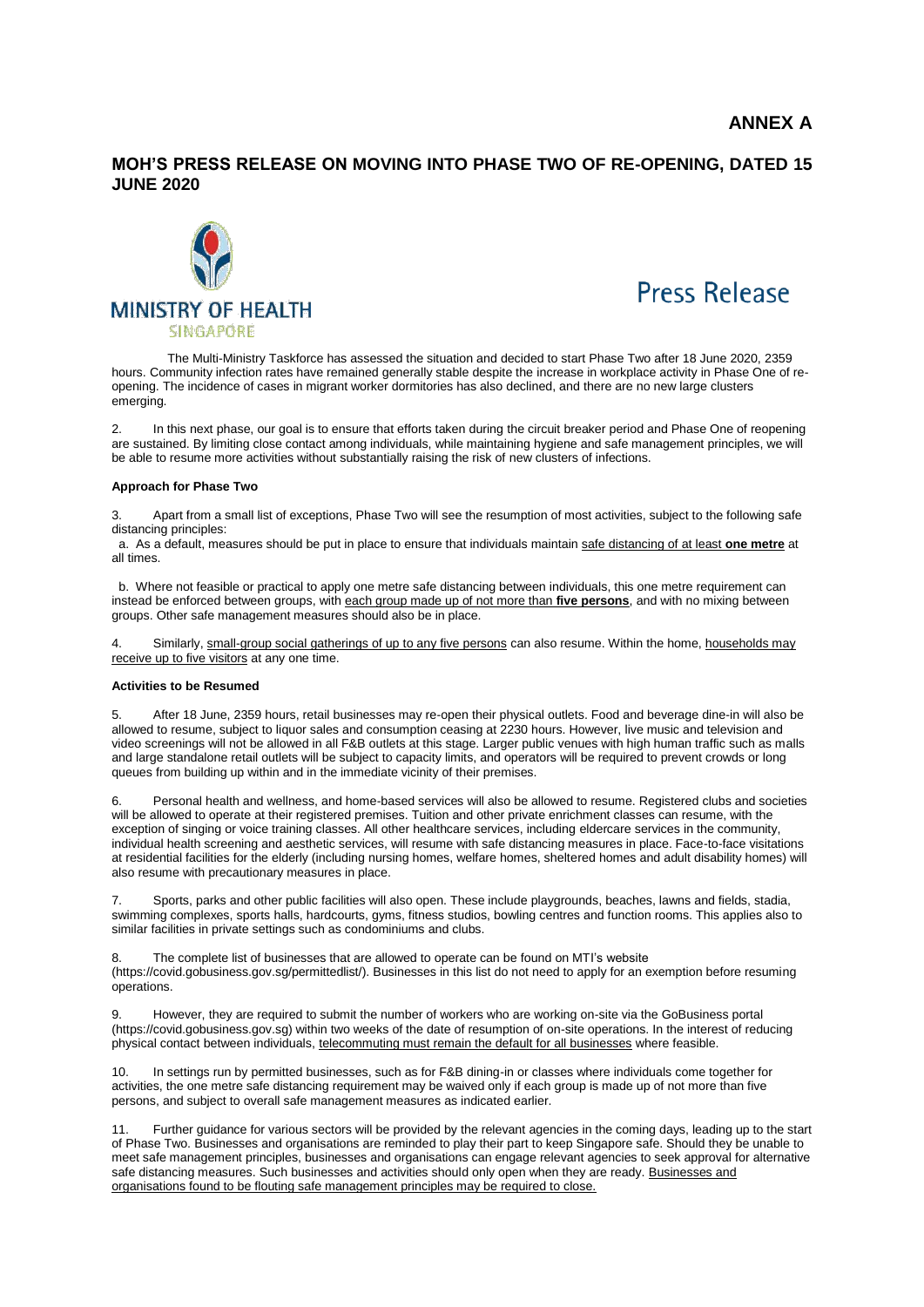#### **Exceptions**

12. While the vast majority of activities will be allowed to resume at the start of Phase Two, the resumption of a small number of activities will take more time. These are activities or settings where large numbers of people are likely to come into close contact, often in enclosed spaces, and for prolonged periods of time. Overseas and local experience has shown that these settings can spawn large clusters of infections, given the number of close contacts between individuals in the course of such activities.

13. Such activities and settings include:

- a. Religious services and congregations;
- b. Large cultural venues such as libraries and museums;
- c. Large-scale events and venues, such as conferences, exhibitions, concerts and trade fairs; and

d. Entertainment venues such as bars, nightclubs, karaoke outlets, cinemas, theatres, as well as indoor and outdoor attractions.

14. Government agencies have begun to engage relevant businesses and organisations on possible safe management measures to be taken for these activities or settings. Agencies will advise these organisations on the approval processes and timelines for their resumption at a later date, depending on the ability and readiness of the organisation to implement these measures.

#### **Guidelines of Specific Activities and Settings**

15. Apart from the safe management principles, specific rules will apply to the following events and settings:

a. **Weddings**. Added flexibility will be given for weddings. Wedding solemnizations at home and at ROM or ROMM may take place with up to ten persons (excluding the Solemnizer). At other venues, they may take place with up to twenty persons (excluding the Solemnizer), subject to the venue's capacity limit based on safe management principles.

b. **Wakes and Funerals.** For wakes and funerals, up to twenty persons may be present at any one time.

c. **Workplaces**. The current safe management measures for workplaces will continue to apply. Employers must continue to ensure that there are no social gatherings between employees, and safe distancing of at least one metre is maintained at all times.

d. **Schools and Institutes of Higher Learning (IHLs).** Students from all levels will return to school daily from 29 June 2020. IHLs have been conducting most lessons online, except for practical and laboratory-based lessons, and will gradually increase the number of students back on campus for face-to-face learning. The Ministry of Education will share more details later this week.

#### **Role of the Public**

16. With the range of activities resuming in Phase Two, the number of close contacts between individuals will increase. More new community cases should be expected. To keep the number of new cases under control, it is critical that we continue to exercise caution. All of us must adhere to safe management principles, and we should avoid businesses or activities that fail to comply.

17. At the same time, we must practise social responsibility in upholding good personal hygiene and safe distancing measures - wash our hands regularly, wear a mask wherever we go, and see a doctor immediately when we are sick. We should also check-in and check-out on SafeEntry when required, and download and install the TraceTogether app on our phones.

18. While the scope for meeting friends and family members has been increased, we urge everyone to continue exercising personal responsibility. They should protect themselves and their families by keeping their daily number of contacts small and preferably limited to a regular circle of close contacts. As seniors are especially vulnerable, they should continue to exercise extra caution and stay at home as much as possible.

19. Individually, these are steps that everyone can take to protect ourselves and our loved ones. Collectively, these actions will make all the difference in keeping COVID-19 at bay.

#### **Toward a Safe and Sustainable Re-opening – Everyone Plays a Part**

20. Phase Two is a significant step in moving towards a new COVID-safe normal. The Multi-Ministry Taskforce will continue to monitor the situation closely, with the aim of continuing to ease measures, until we reach a new normal in **Phase Three**. Our goal is to re-open our economy and society progressively, while controlling the infection and providing maximum protection for vulnerable groups, such as our seniors and those with medical conditions.

21. Meanwhile, we must all adjust our expectations, lifestyles and norms, as we are not going back to the way things were before COVID-19. Let us continue to stay disciplined and vigilant, and not let all our previous efforts go to waste. Together, let us find the resilience within ourselves, the solidarity with each other, and the fortitude as a society to embark on this collective journey to achieve a COVID-safe Singapore.

**MINISTRY OF HEALTH 15 JUNE 2020**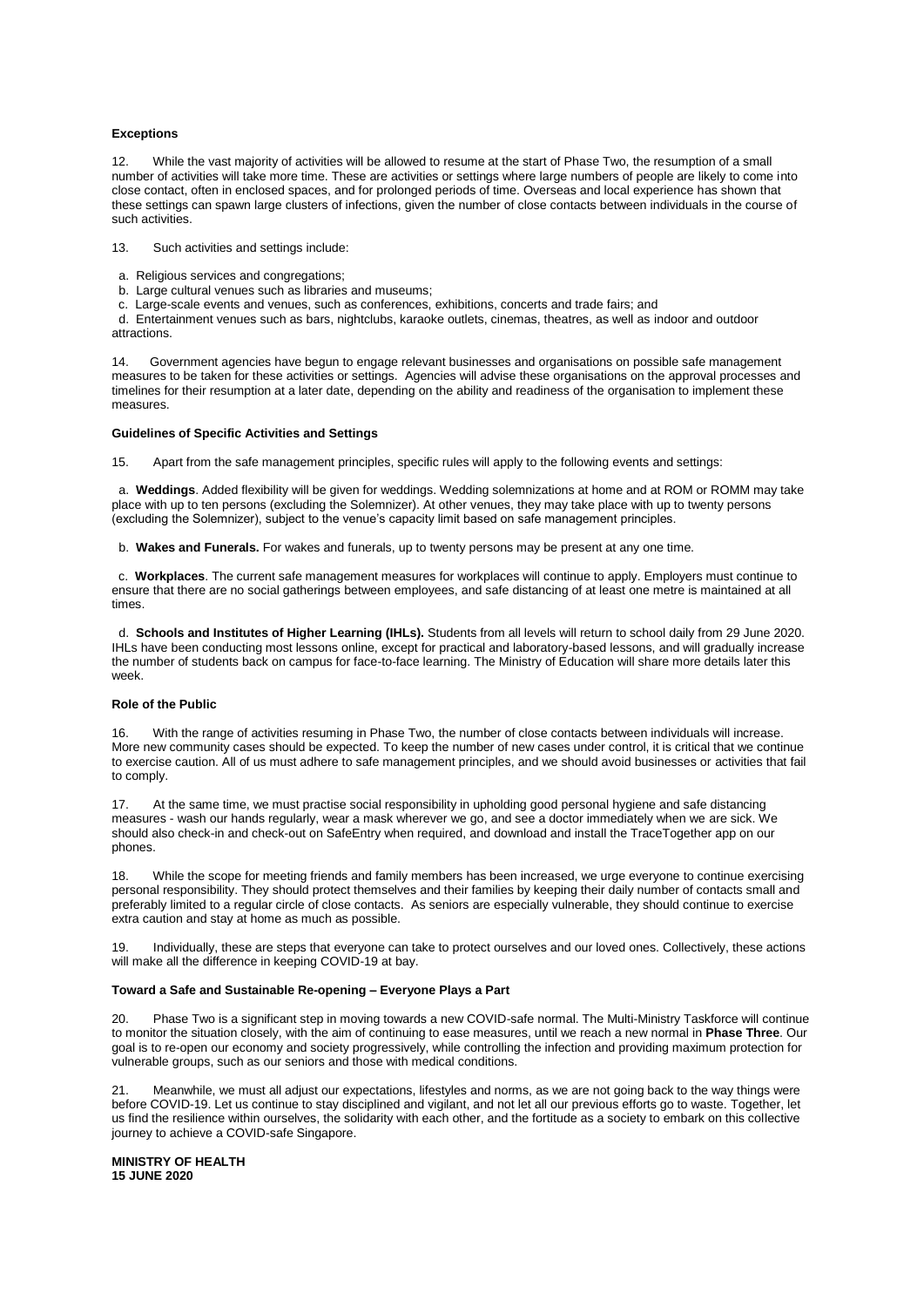# **ANNEX B**











# JOINT ADVISORY

MR No.: 048/20

# **Advisory for Phase 2 Re-opening of Food & Beverage Establishments**

- 1. The Multi-Ministry Taskforce (MTF) announced on 19 May that Singapore would exit the Circuit [Breaker](https://www.mti.gov.sg/-/media/MTI/Newsroom/Press-Releases/2020/05/MTI-Advisory-on-resumption-of-activities-from-2-June-2020.pdf) from 2 June and resume activities in three phases. On 15 June, the MTF announced that Phase 2 will commence on 19 June. Apart from a short list of exceptions, Phase 2 will see the resumption of most activities, including the reopening of food and beverage (F&B) establishments selling predominantly beverages and resumption of dine-in services.
- 2. To provide a safe environment for customers and workers, F&B establishments currently in operation, and those that will reopen in Phase 2, must implement [Safe](https://www.mom.gov.sg/covid-19/requirements-for-safe-management-measures) [Management](https://www.mom.gov.sg/covid-19/requirements-for-safe-management-measures) [Measures,](https://www.mom.gov.sg/covid-19/requirements-for-safe-management-measures) as required by the Ministry of Manpower (MOM) and comply with the COVID- 19 (Temporary Measures) (Control Order) Regulations.
- 3. In addition, F&B establishments are required to comply with the measures set out by Enterprise Singapore (ESG), Housing & Development Board (HDB), Singapore Food Agency (SFA), Singapore Tourism Board (STB) and Urban Redevelopment Authority (URA) in this document. The information in this document supersedes that in previous advisories or statements.

# **Resumption of food service operations**

- 4. For Phase 2:
	- 4.1. Standalone F&B establishments predominantly selling beverages can resume operations.
	- 4.2. F&B establishments  $1$  can provide dine-in services, provided there is no provision of Public Entertainment<sup>2</sup>.
	- 4.3. Sales and consumption of alcohol in all F&B establishments will be prohibited after 2230hrs daily.

 $1$  These would be F&B establishments that are issued food shop licences by SFA, with the exception of those with SFA food shop licences under the Pubs, Bars, Nightclubs and Discos categories.

<sup>&</sup>lt;sup>2</sup> Public Entertainment activities are as per defined under the Public Entertainments Act.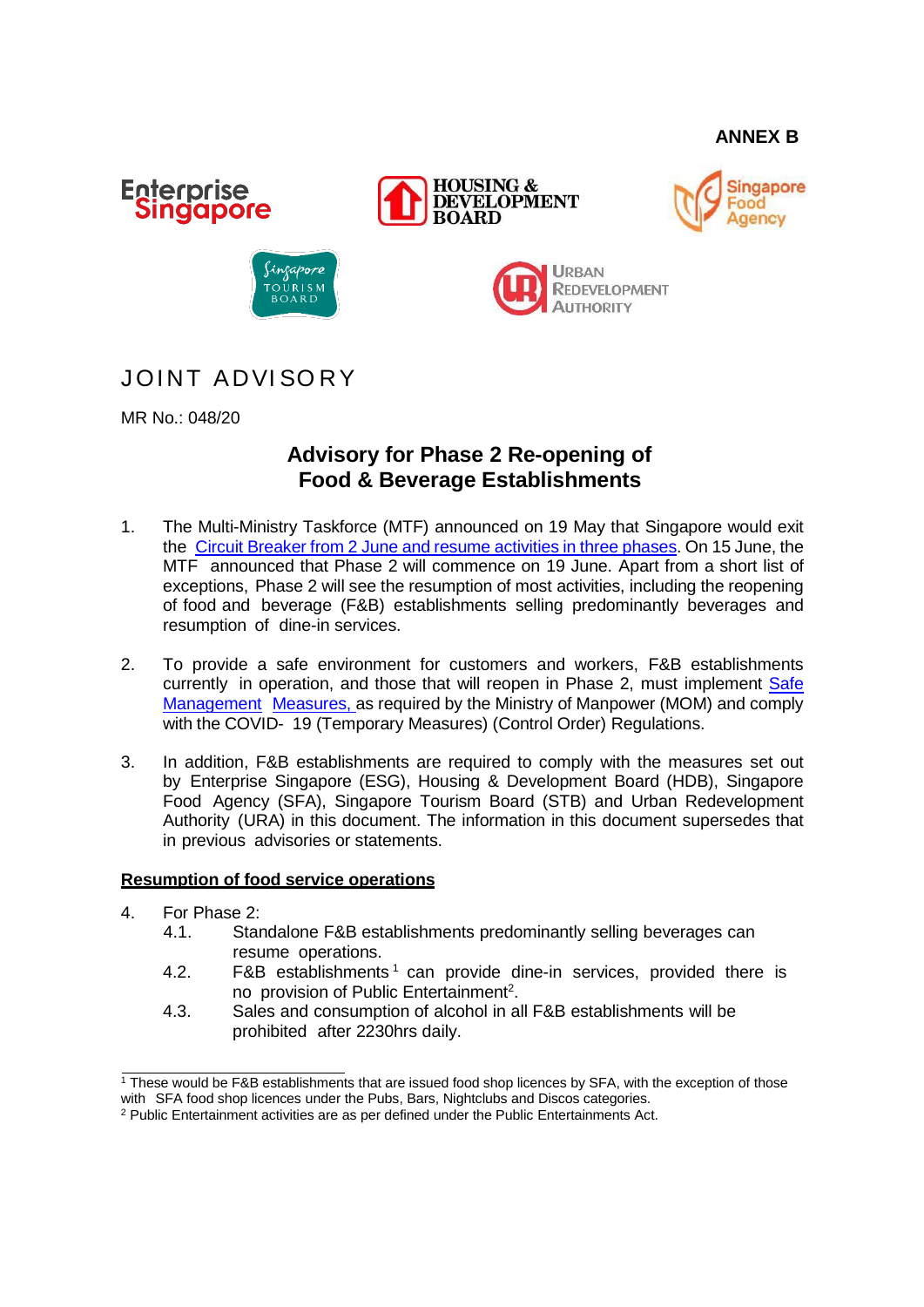5. The list of businesses that are allowed to operate from 19 June 2020 can be found on MTI's website [\(https://covid.gobusiness.gov.sg/permittedlist/\)](https://covid.gobusiness.gov.sg/permittedlist/). Businesses in this list do not need to apply to MTI for exemption before resuming operations. They are required to submit the number of workers who are working on-site using the GoBusiness portal [\(https://covid.gobusiness.gov.sg\)](https://covid.gobusiness.gov.sg/) within two weeks of the date of resumption of on-site operations.

# **Safe Management Measures – Customer-facing Operations/Front-of-house**

6. The following measures apply to all customer-facing operations of F&B establishments:

# 6.1. **Table and seating management**

- 6.1.1. Each table or group must be limited to 5 or fewer persons, with at least one-metre spacing between tables or groups<sup>3</sup>.
- 6.1.2. Where tables/seats are fixed, tables/seats should be marked out to accommodate groups of no more than 5, while ensuring at least onemetre spacing between groups.
- 6.1.3. Self-service buffet lines must be suspended<sup>4</sup>.

# 6.2. **Queue management**

6.2.1. F&B establishments are to clearly demarcate queue lines, and must ensure at least one-metre spacing between customers at areas such as entrances and cashier counters (e.g. through floor markers).

# 6.3. **Crowd management**

- 6.3.1. Live music, radio broadcasts and all forms of television/video screenings and other forms of public entertainment such as dancing, darts or karaoke are not allowed.
- 6.3.2. All common play areas for children/toddlers/infants in F&B establishments must be closed.

# 6.4. **Contact tracing**

6.4.1. F&B establishments with seated diners must implement SafeEntry<sup>5</sup> for customers and visitors. Those that only provide takeaway and/or delivery, where there is negligible or transient interaction with customers, are not required to do so.

### 6.5. **Health checks**

6.5.1. F&B establishments with seated diners must conduct temperature screening<sup>6</sup> and checks on visible symptoms<sup>7</sup> for customers at entrances, and advise those with fever and/or who appear unwell to visit a doctor

<sup>&</sup>lt;sup>3</sup> F&B establishments may use the bar counters to seat and serve meals to dine-in customers, but must ensure there is at least one-metre spacing between groups of diners.

<sup>4</sup> This also applies to catering companies providing meals on other premises. They must not offer self-service buffet line, but may offer individually packed options instead.

<sup>5</sup> More information on SafeEntry and a full list of places where SafeEntry must be deployed can be found at [https://www.safeentry.gov.sg/deployment.](https://www.safeentry.gov.sg/deployment) Businesses should note that SafeEntry can be done via QR code/NRIC scanning, or manual entry of NRIC number & particulars through a dedicated device. Businesses should not decline entry to visitors unless the individual does not use SafeEntry QR or SafeEntry NRIC application and refuses to provide particulars to assist with manual entry.

<sup>&</sup>lt;sup>6</sup> Individuals with temperatures above 38 degrees Celsius are considered to be having a fever.

<sup>7</sup> Notable visible symptoms to look out for include: (a) coughing; (b) sneezing; (c) breathlessness; and (d) a runny nose.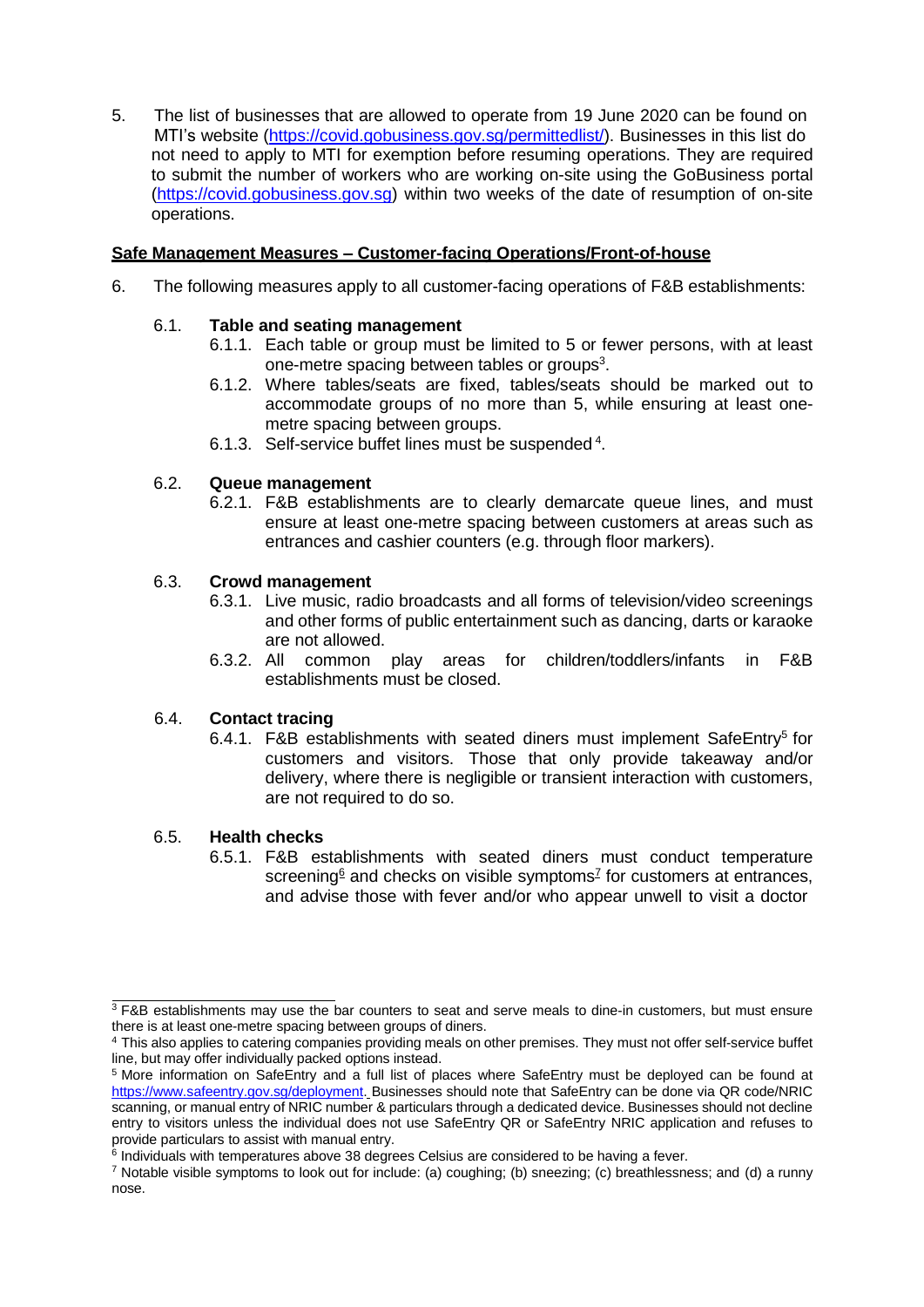before turning them away<sup>8</sup>. Those that only provide takeaway and/or delivery are not required to do so.

### 6.6. **Cleanliness and hygiene**

- 6.6.1. All employees, customers, delivery personnel and other onsite personnel must put on their masks properly at all times<sup>9</sup>, except when eating and drinking.
- 6.6.2. F&B establishments must ensure that common spaces and items (e.g. utensils placed in common spaces), as well as high-touch surfaces (e.g. counters, menus) and interactive components (e.g. iPads, smart kiosks), are frequently cleaned/disinfected.
- 6.6.3. Any communal amenities (e.g. drinks dispensers and common condiments), as well as self-service food samples, must not be used.
- 7. F&B establishments should put up clear signages to remind customers of the above measures (in Para 6) where applicable, and train and deploy service personnel to provide clear communication to customers on safe distancing measures.
- 8. Refer to **Annex A** for other recommended guidelines.

### **Safe Management Measures – Workplace Premises<sup>10</sup>/Back of House/Kitchen**

9. To ensure COVID-safe workplaces, F&B establishments should take care of their workers, workplaces and those who may become unwell at their workplaces, as outlined in MOM's Requirements for Safe Management Measures at the workplace. Refer to MOM's [website](https://www.mom.gov.sg/covid-19/requirements-for-safe-management-measures) for greater details and **Annex B** for a summary of these measures.

#### **Enforcement of measures**

- 10. Government agencies will be conducting inspections following Phase 2 reopening to check on the proper implementation of the Safe Management Measures. **Under the COVID-19 (Temporary Measures) Act passed in Parliament on 7 April 2020, firsttime offenders will face a fine of up to S\$10,000, imprisonment of up to six months, or both. Subsequent offences may face a fine of up to S\$20,000, imprisonment of up to twelve months, or both.**
- 11. Businesses that do not implement or comply with the government's requirements on safe management measures may be ineligible for government grants, loans, tax rebates and other assistance.

Annex A – Other recommended guidelines for customer-facing operations

Annex B – Summary of Safe Management Measures required at the workplace premises

Annex C – Checklist of Safe Management Measures (customer-facing operations)

Issued by: **Enterprise Singapore Housing & Development Board**

<sup>&</sup>lt;sup>8</sup> F&B establishments with seated diners in malls need not conduct temperature screening and checks on visible symptoms for customers if the mall is already doing so. They should however do so, if they operate outside the mall hours.

<sup>9</sup> Under the COVID-19 (Temporary Measures) (Control Order) Regulations 2020, every individual must wear a mask over the individual's nose and mouth at all times when the individual is not in his or her ordinary place of residence. Refer to MOH's latest guidance for use of masks and face shields at [https://www.moh.gov.sg/news](https://www.moh.gov.sg/news-highlights/details/guidance-for-use-of-masks-and-face-shields)[highlights/details/guidance-for-use-of-masks-and-face-shields.](https://www.moh.gov.sg/news-highlights/details/guidance-for-use-of-masks-and-face-shields)

<sup>&</sup>lt;sup>10</sup> Refers to the F&B establishments' back-of-house operations involving employees, including at offices, warehouses and manufacturing facilities.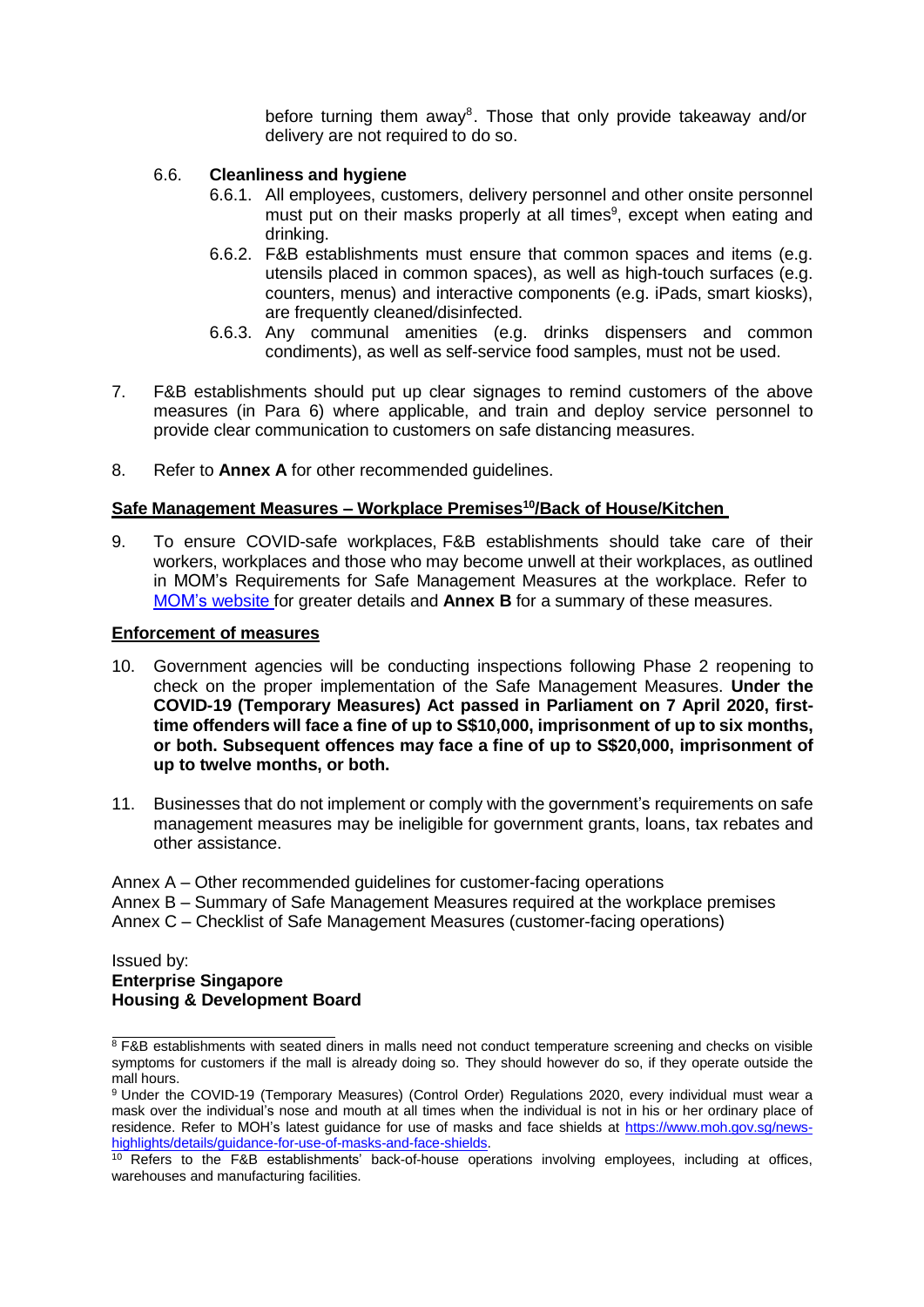#### **Updated as of 16 June 2020**

**ANNEX A**

### **Other recommended guidelines for customer-facing operations**

*(Note: These are additional suggestions for F&B establishments to put in place, where practicable)*

### **A. Reduce physical interaction**

Implement mobile ordering, pre-ordering and electronic payment solutions where possible, to minimise physical contact between customers and employees.

#### **B. Queue Management**

- Where practicable, manage queues using electronic reservation systems or take down diner details and call them when there are seats available.
- Where practicable, separate the queues and waiting areas for dine-in customers, takeaway customers and delivery personnel.
- Queueing in groups should be discouraged.

#### **C. Crowd Management**

F&B establishments should take additional steps to manage higher-risk areas (e.g. bar counters or standing tables) where there is a higher likelihood of customers mixing between groups, to minimise socialising/mingling. This may be done by seating customers on stools or clearly demarcating the boundaries for each dining area to ensure separation of at least one metre between groups at all times.

#### **D. Encourage takeaways and home delivery**

- F&B establishments should avoid activities that would attract crowds in and outside of their premises (e.g. providing special discounts or offers for dine-in), for at least 2 weeks from Phase 2 reopening.
- Where practicable, collection and delivery from store should be spaced out and contactless<sup>11</sup>.
- Take reasonable steps to ensure that delivery personnel observe at least one-metre spacing at all times and do not cluster together.
- Refer to the **Advisory for Delivery [Businesses](https://www.enterprisesg.gov.sg/covid-19/safe-distance#FBORD)** for guidelines on delivery requirements.

#### **E. Cleanliness and hygiene**

- Where possible, place hand sanitisers in close proximity to high-touch surfaces for employees and customers to sanitise their hands. Employees should wash their hands or use hand sanitisers after handling cash and high touch surfaces and devices.
- Where possible, F&B establishments should ensure that tables and chairs are thoroughly cleaned with disinfecting agents<sup>12</sup> after each diner vacates the table.
- Serving utensils should be provided for customers who are sharing food.

<sup>11</sup> Where contactless collection is done, F&B establishments must label the orders clearly for easy pick-up and have arrangements in place such that customers do not handle containers or bags except for their own orders. <sup>12</sup> List of suggested cleaning products and disinfecting agents can be found at [https://www.nea.gov.sg/our](https://www.nea.gov.sg/our-services/public-cleanliness/environmental-cleaning-guidelines/guidelines/interim-list-of-household-products-and-active-ingredients-for-disinfection-of-covid-19)[services/public-cleanliness/environmental-cleaning-guidelines/guidelines/interim-list-of-household-products-and](https://www.nea.gov.sg/our-services/public-cleanliness/environmental-cleaning-guidelines/guidelines/interim-list-of-household-products-and-active-ingredients-for-disinfection-of-covid-19)[active-ingredients-for-disinfection-of-covid-19](https://www.nea.gov.sg/our-services/public-cleanliness/environmental-cleaning-guidelines/guidelines/interim-list-of-household-products-and-active-ingredients-for-disinfection-of-covid-19)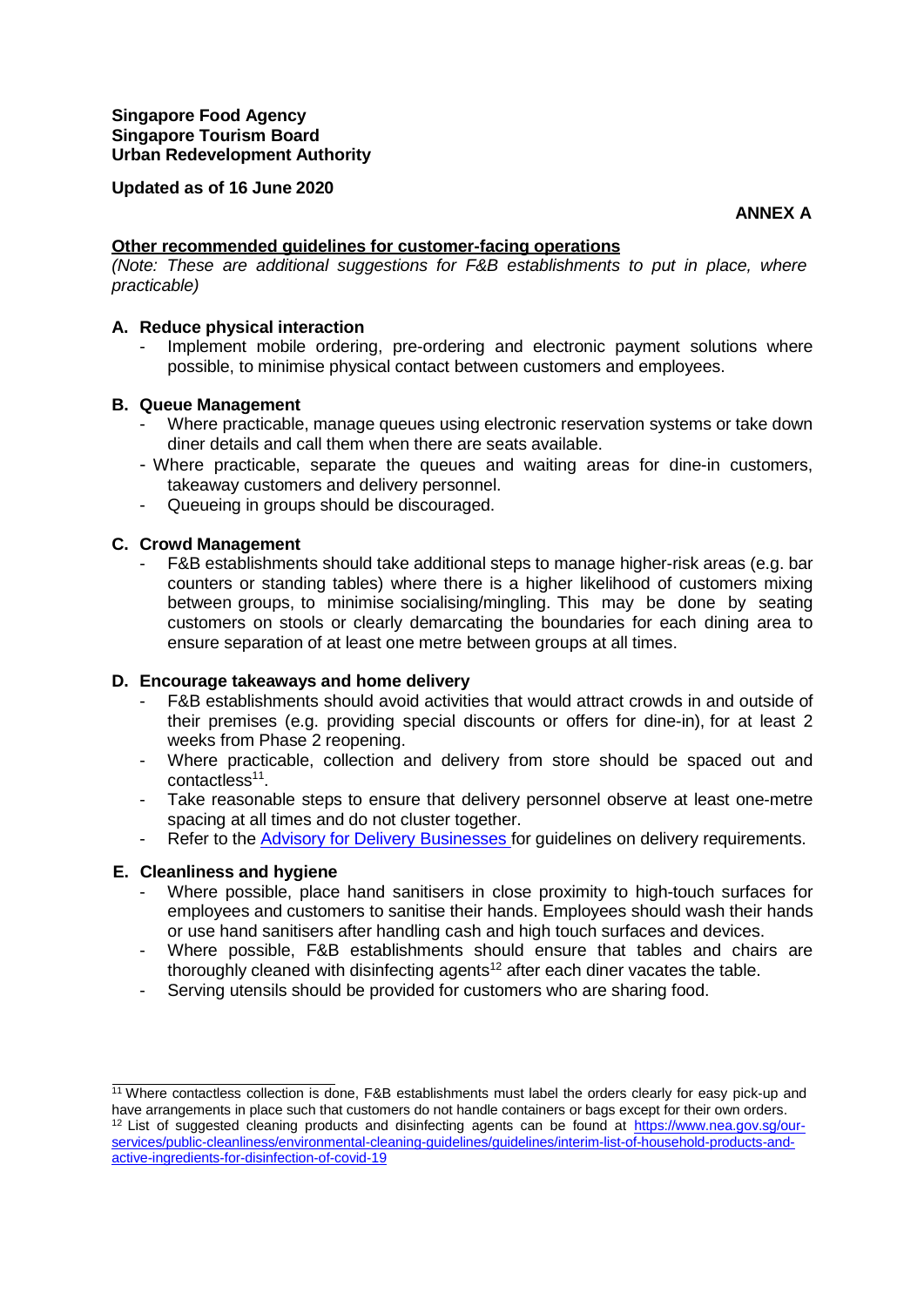### **Summary of Safe Management Measures required at the workplace premises**

The Ministry of Manpower (MOM), the National Trades Union Congress (NTUC), and the Singapore National Employers Federation (SNEF) have issued details of the Safe Management Measures for employers to resume operations. These requirements are meant for general workplace settings.

Refer to MOM's [website](https://www.mom.gov.sg/covid-19/requirements-for-safe-management-measures) for full details.

### **A. Take care of your workers**

- Actively enable employees to work from home. Working from home must remain the default for all businesses where feasible.
- For job roles or functions where employees cannot work from home, employers should stagger work and break hours, and implement shift or split team arrangements.
- There should be no cross-deployment or interaction between employees in different shifts, teams or worksites, even outside of work. If cross-deployment cannot be avoided (e.g. due to the nature of the job), additional safeguards must be taken to minimise the risk of cross infection.
- Wear masks and other necessary personal protective equipment at the workplace and observe good personal hygiene. Employees should keep their masks on at all times except when eating.

### **B. Take care of the workplace**

- Use the SafeEntry visitor management system to record all personnel (including employees, vendors, and visitors) entering the workplace<sup>13</sup>.
- F&B establishments are encouraged to reduce the number of employees on-site, particularly for smaller premises, in order to allow for safe distancing. Where physical interaction cannot be avoided, precautions should be taken to ensure clear physical spacing of at least one metre between all personnel at all times, including at common areas and during break/meal times.
- Step up cleaning of workplace premises and provide cleaning and disinfecting agents like soap and sanitisers at common areas and to frontline personnel.

#### **C. Take care of workers who become unwell at the workplace**

Ensure regular checks for temperature and respiratory symptoms for all onsite employees and visitors (e.g. vendors and contractors), twice daily, or where relevant. Employers must be able to demonstrate that these checks are in place during inspections.

#### **D. Implement a system of Safe Management Measures**

- Employers must appoint Safe Management Officer(s) (SMO) to assist in the implementation, coordination and monitoring of the Safe Management Measures at the workplace. Employers must provide appointed SMOs with adequate instruction, information and supervision as is necessary for them to fulfil their required duties.

 $13$  For the full list of workplaces where SafeEntry must be deployed, please refer to http[s://www.safeentry.gov.sg/deployment.](http://www.safeentry.gov.sg/deployment)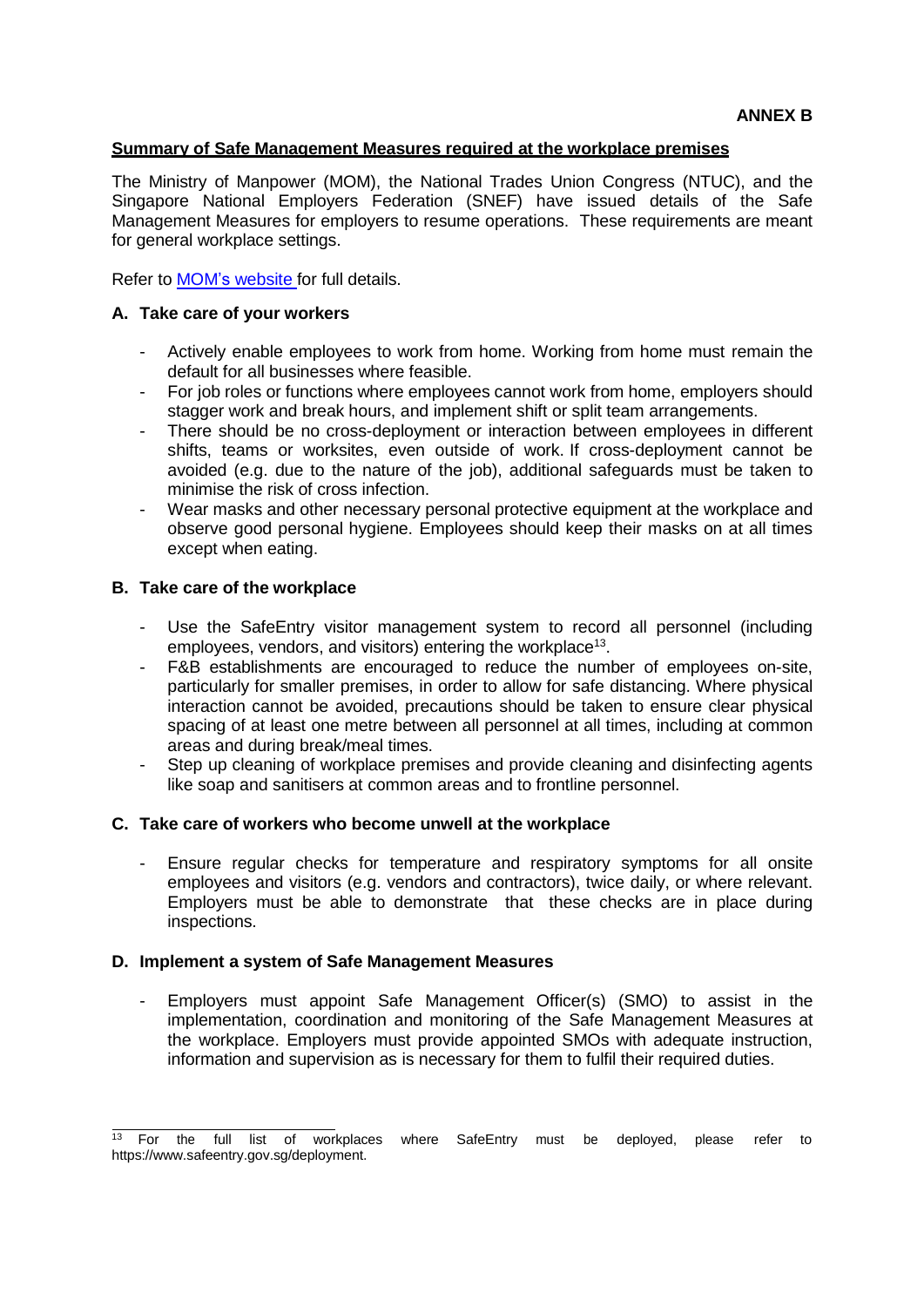# **F&B ESTABLISHMENTS**

# **Checklist of Safe Management Measures Required for Resumption of Business Activities – Customer-facing Operations**

| <b>Requirement</b>                                                                                                                                                                                                       | <b>Useful Evidence to Demonstrate Compliance</b>                                                                                            |
|--------------------------------------------------------------------------------------------------------------------------------------------------------------------------------------------------------------------------|---------------------------------------------------------------------------------------------------------------------------------------------|
| To resume business activities, all companies must fulfil these requirements below.<br>Note: The Government will take action against errant employers, including the cessation of                                         | Companies can prepare the following to show<br>that they have fulfilled the requirements:<br>Documentation of processes/data, demonstration |
| operations and enforcement.                                                                                                                                                                                              | of practices and sharing of understanding through<br>interviews                                                                             |
| A.<br>Implement table and seating arrangement                                                                                                                                                                            |                                                                                                                                             |
| Each table or group must be limited to 5 or fewer persons, with at least one-metre spacing<br>1.<br>between tables or groups.                                                                                            | Show seating arrangement / configuration.                                                                                                   |
| Where tables/seats are fixed, tables/seats should be marked out to accommodate groups<br>of no more than 5, while ensuring at least one-metre spacing between groups.                                                    |                                                                                                                                             |
| Suspend self-service buffet lines within the establishment <sup>14</sup> .                                                                                                                                               |                                                                                                                                             |
| <b>B.</b><br>Implement queue management                                                                                                                                                                                  |                                                                                                                                             |
| 2. For queues, F&B establishments are to clearly demarcate queue lines, and must ensure at<br>least one-metre spacing between customers at areas such as entrances and cashier<br>counters (e.g. through floor markers). | Show demarcation of queue lines.                                                                                                            |
| C.<br>Implement crowd management                                                                                                                                                                                         |                                                                                                                                             |
| Live music, radio broadcasts and all forms of television/video screenings and other forms of<br>3.<br>public entertainment such as dancing, darts or karaoke are not allowed.                                            | Share practices and adherence to the restrictions                                                                                           |

<sup>14</sup> This also applies to catering companies providing meals on other premises. They must not offer self-service buffet line, but may offer individually packed options instead.